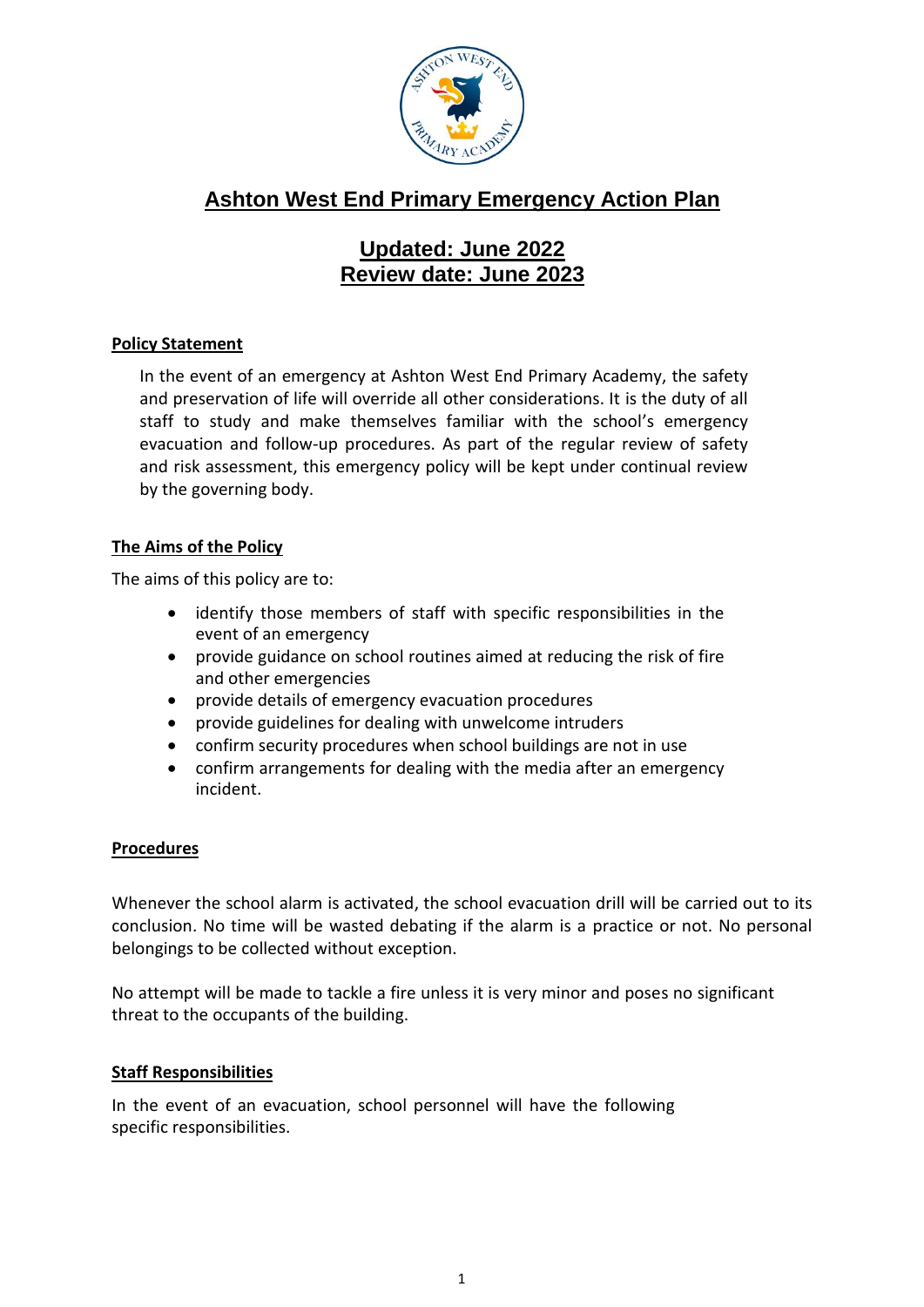- The Principal or the most senior member of staff in school will call the fire brigade or police as necessary and be available to meet and brief the emergency services on arrival.
- The school site manager or most senior member of the administration staff will identify the zone where an alarm has been activated if safe to do so and provide this information to the most senior member of staff.
- Individual members of staff with direct responsibility for pupils will immediately ensure their safe evacuation to the designated place of safety.
- The school administration officer will collect the class registers from the designated central location and distribute them to the class teachers. The teachers should also use a laminated register card they have hung near their fire exit. This will allow them to check for groups of children who have been taken out with another member of staff.
- Class teachers or the member of staff in charge will check the attendance registers and immediately communicate the names of any pupils who are unaccounted for to the Principal or most senior member of staff.
- An appropriate member of staff will be delegated the responsibility of inspecting the toilet block within their working area should it be safe to do so and having done so close the doors, together with that of the fire doors within their allotted area.
- The school catering manager, or the person holding the equivalent post, will be responsible for ensuring the evacuation of all catering staff.
- Any contractors working on site will stop work immediately and assemble with the permanent staff.
- The senior administrative officer will check the visitors' book to ensure that all visitors to the school are accounted for.
- A nominated member of the administrative staff will ensure that the most recent computer back up disc or tape is removed from the building with an up to date list of contact telephone numbers and addresses.

## **Routine Precautions**

## **The Alarm System**

The school will ensure that the alarm is clearly audible in all areas throughout the school.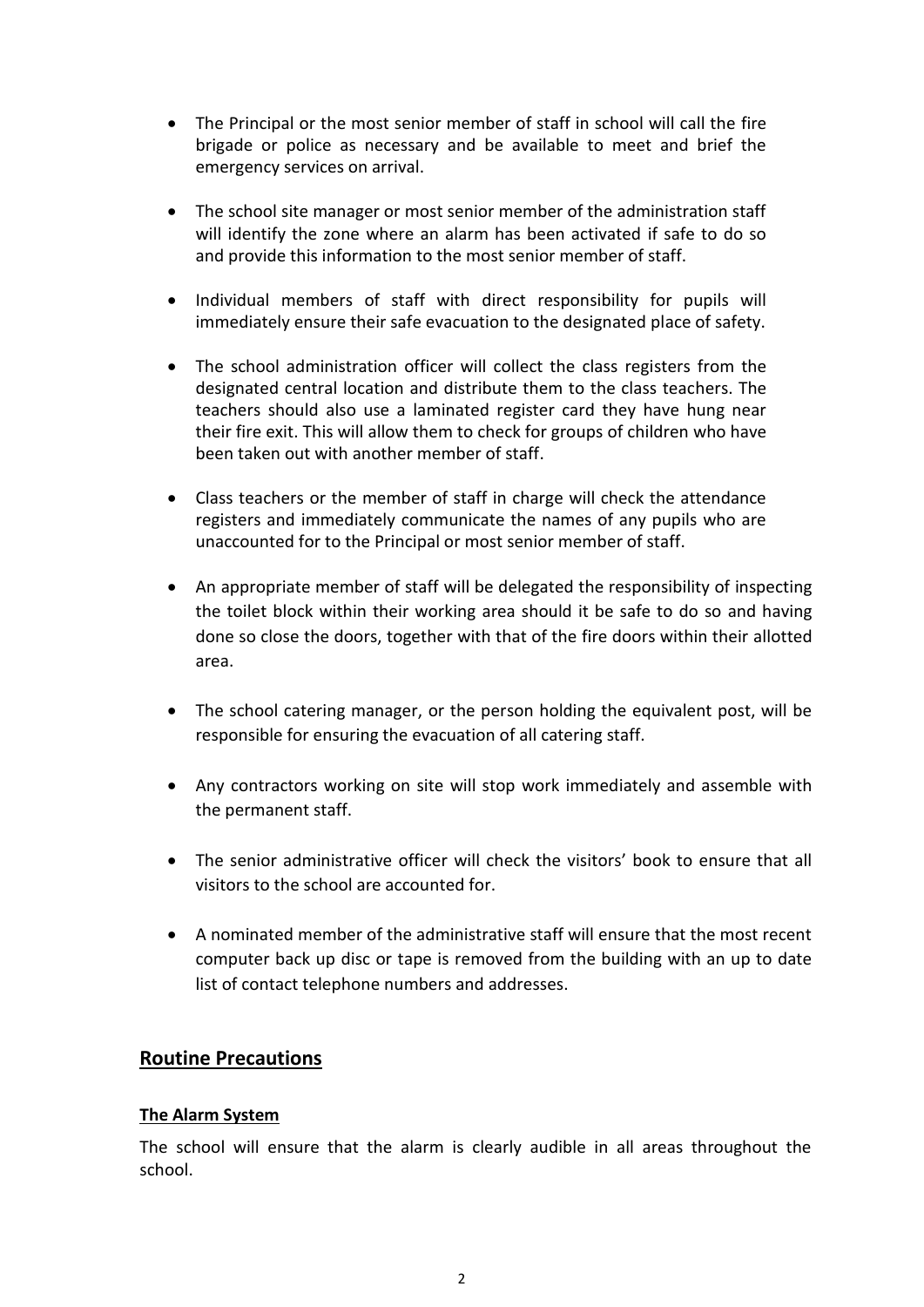- 1. The alarm will be tested weekly when the school buildings are not in use. The alarm equipment will be serviced twice every year. The site manager will maintain a written record of all testing and service procedures undertaken.
- 2. The alarm will be able to be activated from clearly marked call points located throughout the school. Call Points will be tested on a weekly rotation by the site manager.

#### **Evacuation Routes**

Evacuation route ways and exit doors will be signposted and kept clear at all times.

A plan of the route way from every room in the school will be displayed by or near the doorway together with a plan of the designated safe evacuation assembly locations.

Members of staff will ensure that they are familiar with alternative escape routes in case the designated primary route is impassable.

#### **Fire Drill**

A practice fire drill and full school evacuation will be held during the first two weeks of every term without prior notice.

#### **Fire Fighting Equipment**

Firefighting equipment will be located throughout the school.

Different appliances are designed for different applications and staff will receive training in the safe operation of portable firefighting equipment and the appropriate application for particular items.

Fire extinguishers will be used mainly for the purpose of clearing a safe pathway to an exit.

#### **Other Emergencies**

In the event of any other form of emergency in a classroom or some other area in the school, staff will inform the Principal or next most senior member of staff immediately so that appropriate action can be taken.

#### **Emergency Evacuation Procedures**

- Individual members of staff will ensure the safe evacuation of all pupils for whom they are responsible, to the previously designated place of safety.
- When an alarm sounds, pupils will be marshalled in an orderly fashion following the nearest available escape route and, if possible, all windows and doors should be closed as they exit the building.
- Pupils and staff will assemble at the predetermined place of safety, on the playground in their classes. On arrival, names will be checked against the attendance register.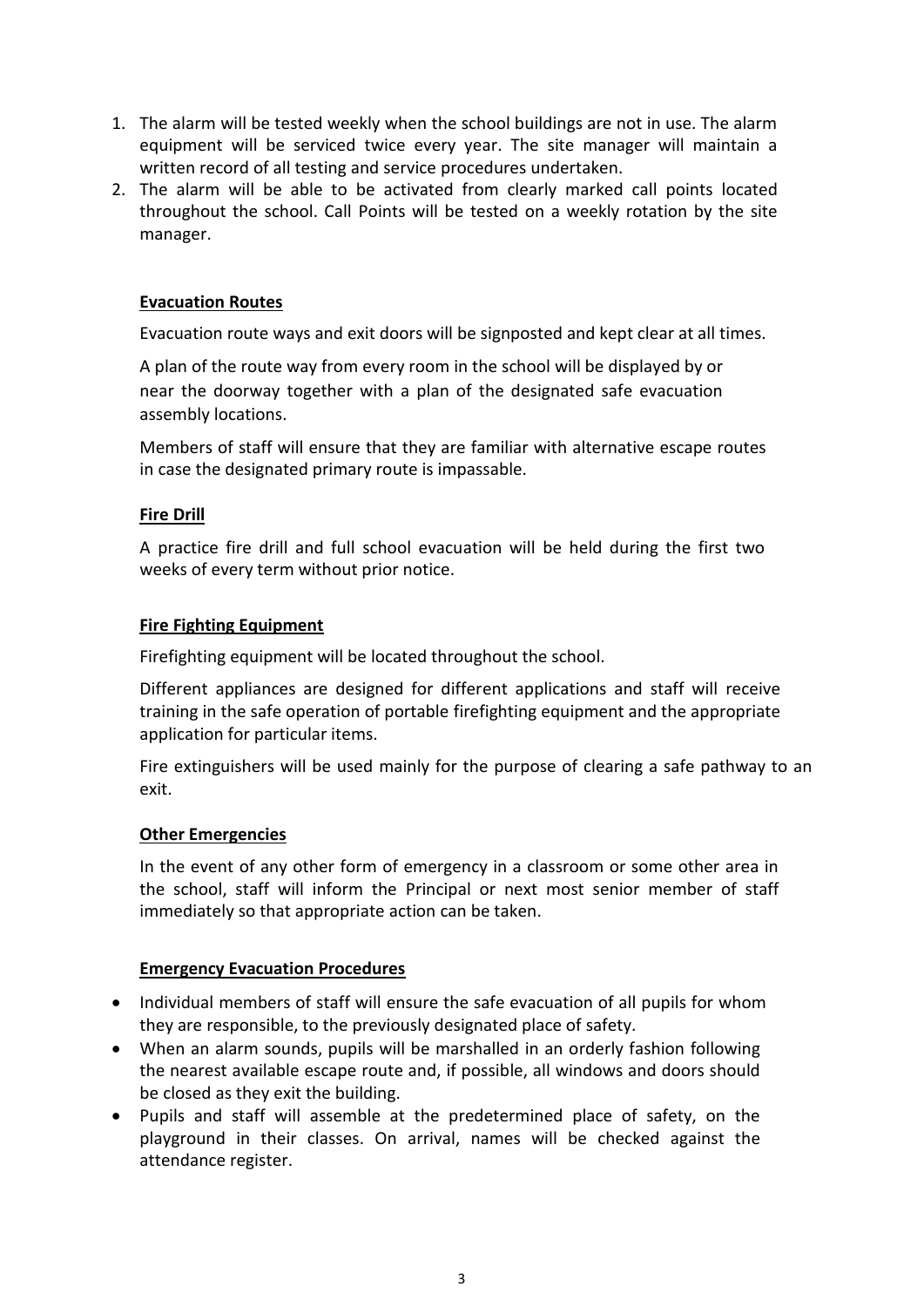- If someone is missing, the building will not be re-entered under any circumstances. The information will be given to the most senior member of the emergency services so that a search can be instigated.
- Nobody will re-enter any building until given express permission to do so by the senior officer of the emergency services.
- If weather conditions are inclement a decision to move pupils to other local buildings will be taken only after the registers have been completed.

#### **Unwelcome Intruders**

All visitors to the school will be required to wear an identification red visitor badge. Any non-member of staff found in school without a badge will be challenged and accompanied to reception. (Please see the Lockdown Policy for more specific information on what to do in this situation)

If an intruder refuses to co-operate, staff will inform the most senior member of staff immediately and use the 'blue' call buttons around school to notify all staff and children. The Lockdown Policy/ Procedures would then come into place. The police will be called as a matter of routine if an intruder refuses to co-operate with school staff.

In the event of a hostage-type situation the members of staff involved will try to remain calm, avoid confrontation and concentrate on the welfare of pupils until the police or other emergency services can be summoned.

On no account will any member of staff attempt to use force to attack or evict an unwelcome intruder.

#### **Building Security**

During holiday periods and at weekends all security doors will be locked for the welfare of staff and security of the buildings. Staff access will only be allowed through those doors with access control devices. Staff will check with the site manager if they need access when the buildings are secured.

During term times security doors will be unlocked before 8.00 am and after 5.30 pm.

It is the responsibility of all members of staff who enter the school when it is secured to familiarise themselves with available emergency exits and to ensure that they do not compromise the security of buildings.

Any person is entitled to use reasonable force to defend him or herself.

#### **Dealing with the Media**

It is probable that some media interest will follow an emergency incident. Any media requests for information will be directed to the most senior member of staff in school.